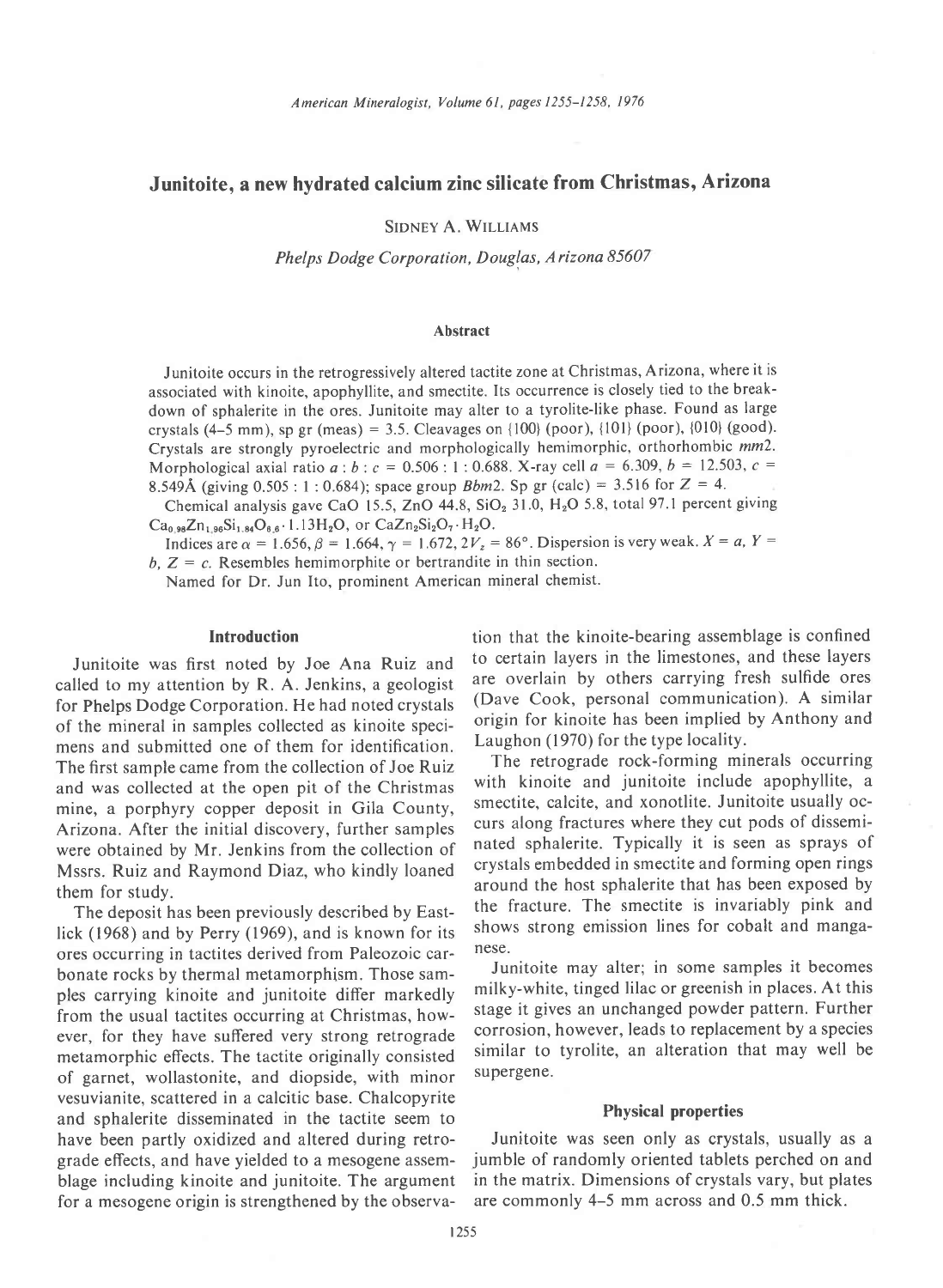|                                           |       | 2    | ર      |  |
|-------------------------------------------|-------|------|--------|--|
| CaO                                       | 15.5% | .276 | 15.71% |  |
| Zn0                                       | 44.8  | .551 | 45.58  |  |
| $\overline{\phantom{0}}$ sio <sub>2</sub> | 31.0  | .516 | 33.66  |  |
| $H_2$ 0                                   | 5.8   | .322 | 5.05   |  |
|                                           | 97.1  |      | 100.00 |  |
|                                           |       |      |        |  |

1) CaO, average of two analyses, 11.0% and 11.1% on 0,859 and 0.970 mg respectively; Zn0, average of five analyses, 35.7%, 36.2%, 36.2%, 35.92, 36.0% Zn on 0.859, 0.970, 1.035, 0.734 ano 0.856 mg respect ively.  $\sin\theta_2$ , one analysis of 14.5% Si on 0.734 mg. All above analyses by M. Duggan, Phelps Dodge Corporat ion,  $H<sub>2</sub>0$  on 3.220 mg by Penfield method (by SAW)

- 2) Ratios
- Theory for CaZn<sub>2</sub>Si<sub>2</sub>0<sub>7</sub> H<sub>2</sub>0.

The Mohs hardness is  $4\frac{1}{2}$  and crystals are brittle. Pressed with a needle normal to the plane of flattening they repeatedly part on {010}, breaking eventually into a pile of shimmering scales. The luster is glassy, but distinctly brighter than the apophyllite with which it occurs. Crystals are perfectly transparent and colorless. As noted above, however, the color may be milky-white or tinged in various colors with the onset of alteration. This change is also indicated by a tendency of the crystals to become semisectile.

No fluorescence was observed in long or short wavelength ultraviolet. Crystals are strongly pyroelectric, however, and give an effect as marked as that given by hemimorphite when dusted with Kundt's powder during cooling.

The symmetry was established as orthorhombic methods in diluted Clerici solution at 23°C. It was found to be 3.5  $\pm$  0.1, matching measured hemimorphite  $(3.505)$  exactly in behavior.

### **Chemistry**

Spectrographic analysis of junitoite showed only traces of copper in addition to strong lines for calcium, silicon, and zinc. The absence of carbonate and halogens (Cl, Br, I) was demonstrated by microchemical tests. Fluorine was sought by analysis and not found. This is mildly surprising, since the associated apophyllite gave a value of 2.1 percent.

Junitoite is easily soluble in cold l0 percent HCI or 1 : 7 HNO<sub>3</sub> but is insoluble in water. It is slowly

TnsLe l. Chemical analysis of junitoite decomposed by hot 40 percent KOH. Heated in the closed tube it quickly turns milky-white, spalling into flakes that separate on {010}. Water is lost during the process, and it fuses to a clear glassy bead.

> For chemical analysis, junitoite was taken into solution in lN HCI and zinc determined by atomic absorption. Calcium was determined colorimetrically as the arsenazo-Ill complex at a pH of 9.7, and silicon was determined as  $\beta$ -silicomolybdate (extracted into ethyl acetate from 3M  $H_2SO_4$ ) at 335 m $\mu$ in ultraviolet. Water was determined by the Penfield method and was clearly visible in the tube during early stages of heating. The low results for Ca, Zn, and Si, and high value for  $H<sub>2</sub>O$  may all be due to minute amounts of smectite inextricably mixed with the junitoite picked for analysis. There was too little to recover as insoluble residue following wet analysis.

> The analytical results, presented in Table 1, provide empirical cell contents  $Ca_{0.98}Zn_{1.96}Si_{1.84}O_{6.6}$  $\cdot$  1.13H<sub>2</sub>O, which can be written CaZn<sub>2</sub>Si<sub>2</sub>O<sub>7</sub>  $\cdot$  H<sub>2</sub>O.

## Crystallography

Fine crystals were readily obtained for study with the two-circle goniometer, and four were measured. A typical example is shown in Figure l.

Forms are not abundant, and all are listed in Table 2; all shown were seen on each crystal with the exception of {l9l}, seen only on one. The only pair of



FIG. 1. Typical junitoite crystal.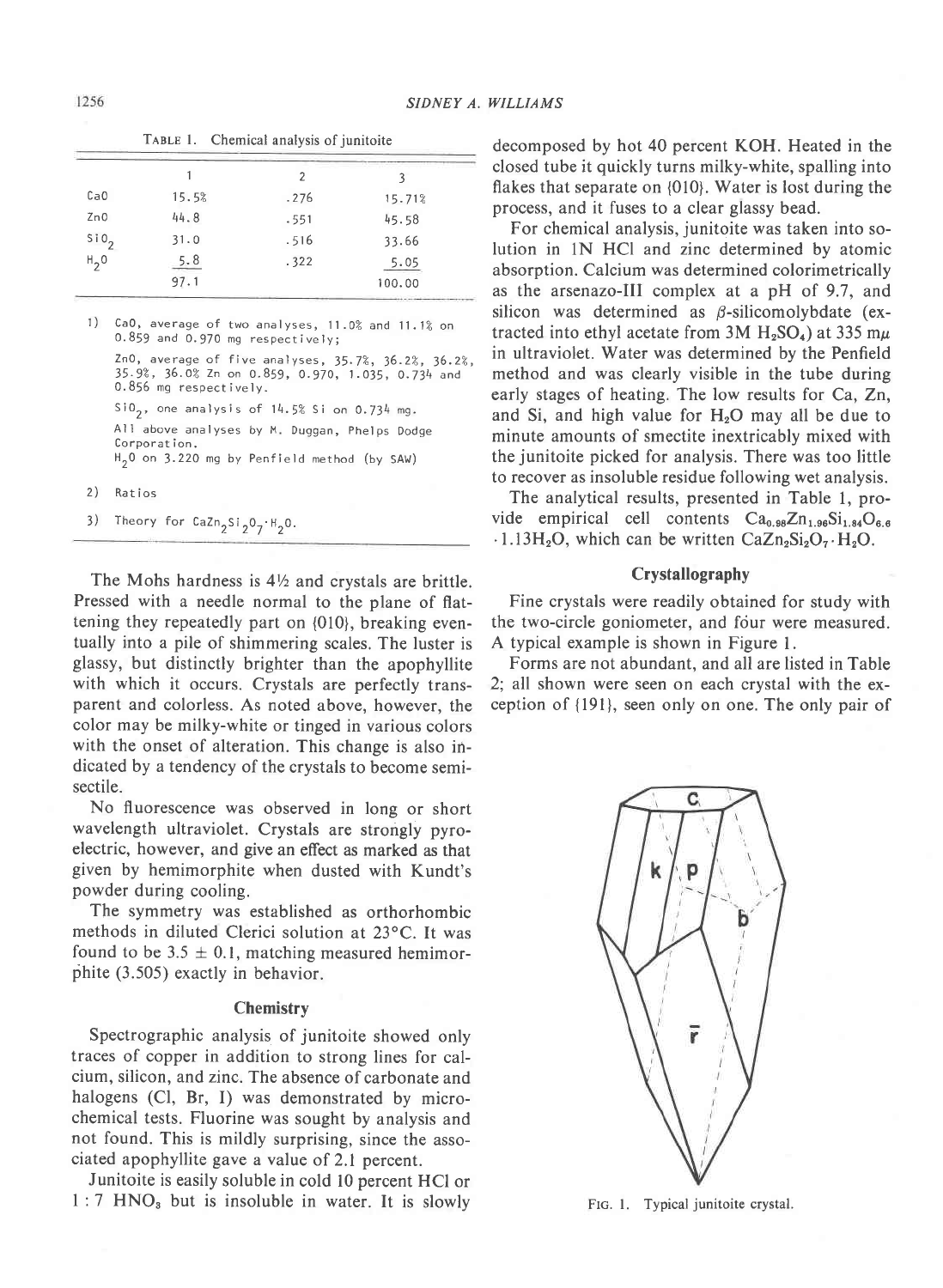|                | $q_1:r_1:p_1 = 0.505:0.738:1$ $r_2:p_2:q_2 = 1.462:1.981:1$ |       |            |        |              |                  |              |  |
|----------------|-------------------------------------------------------------|-------|------------|--------|--------------|------------------|--------------|--|
| Form           | khl                                                         | ø     | $\rho = c$ | Ø1     | $\rho_1 = A$ | $\mathfrak{g}_2$ | $\rho_2 = B$ |  |
| с              | 001                                                         | .     | 0°00'      | 0°00'  | 90°00'       | 90°00'           | 90°00'       |  |
| Ь              | 010                                                         | 0°00' | 90 00      | 90 00  | 90 00        | .                | 000          |  |
| k              | 101                                                         | 90 00 | 53 34      | 000    | 36 26        | 36 26            | 90 00        |  |
| p              | 111                                                         | 63 13 | 56 37      | 34 22  | 41 48        | 36 26            | 67 54        |  |
| r              | 131                                                         | 33 26 | 67 52      | 64 01  | 59 18        | 36 26            | 39 22        |  |
| F              | $13\overline{1}$                                            | 33 26 | 112 08     | 115 59 | 59 18        | $-3626$          | 39 22        |  |
| $\overline{g}$ | 191                                                         | 12 25 | 99 01      | 99 14  | 77 44        | $-36, 26$        | 15 18        |  |

TABLE 2. Angle table for junitoite, orthorhombic mm2  $a:b:c = 0.505:1:0.684$   $p_0:q_0:r_0 = 1.335:0.684:1$ 

like forms found at each pole is  $r/\bar{r}$ ; r is rare and a mere line when seen. Doubtless  $\bar{p}$  and  $\bar{k}$  could also be found given enough measurements for, like hemimorphite, the polarity of [c] is probably best shown by the size and perfection of most forms, not their complete absence or dominance. No attempt was made to study vicinal forms that modify the surface of {010}. These are merely crenulations that meet in a wishbone pattern pointed at the antilogous pole. The analogous pole was chosen as morphologically positive to provide the most pleasing setting. The axial ratio used in Table 2 is derived from the refined X-ray cell. The morphological ratio is close,  $a:b:c =$ 0.506: l:0.688.

The symmetry was established as orthorhombic mm<sub>2</sub> not only by pyroelectricity and morphology but also by etching. The best reagent was l0 percent HCI (cold), which produces isoceles triangles in abundance on {010}, all aligned with their blunt (unique) angles pointing toward the analogous pole. A solution of 1:7  $HNO<sub>3</sub>$  produces a similar effect, but dissolution is too rapid to be satisfactory.

Weissenberg and rotation X-ray patterns, using  $CuK\alpha$  radiation, established the cell dimensions as follows:  $a = 6.309$ ,  $b = 12.503$ ,  $c = 8.539\text{\AA}$ (all  $\pm$ 0.0064). The cell edges were refined from the powder data in Table 3. Similar dimensions were obtained from partly altered, lilac-colored crystals and are:  $a =$ 6.307,  $b = 12.497$ ,  $c = 8.546\text{\AA}$ (all  $\pm$  0.006Å).

Taken with physical and morphological evidence, the X-ray results give criteria for space group Bbm2. The cell volume is  $674.4\text{\AA}^3$ , giving a calculated specific gravity of 3.516 if  $Z = 4$ .

# **Optics**

In thin section junitoite bears a strong resemblance, at least upon casual inspection, to hemimorphite, bertrandite, or even prehnite. Detailed observations would distinguish it from these minerals,

TABLE 3. X-ray powder data for junitoite ( $CrK\alpha$ radiation, 114 mm camera)

| I/I<br>est<br>$\overline{4}$<br>5<br>4<br>10<br>$\overline{4}$     | d<br>meas<br>6.253<br>4.703<br>4,272<br>3.528<br>3,221 | $d_{calc}$<br>6.252<br>4.704<br>4.275<br>3.529<br>3,221 | hkl<br>020<br>111<br>002<br>022<br>131 |
|--------------------------------------------------------------------|--------------------------------------------------------|---------------------------------------------------------|----------------------------------------|
| $\frac{1}{2}$<br>1<br>10<br>10                                     | 3.162<br>3.126<br>2.816<br>2,540                       | 3.155<br>3.126<br>2.816<br>2.538<br>2.543               | 200<br>040<br>220<br>202<br>113        |
| 5<br>$\overline{\mathcal{U}}$<br>$\overline{c}$<br>1               | 2.521<br>2.352<br>2.243<br>2.201                       | 2.515<br>2.523<br>2.352<br>2.243<br>2.204               | 230<br>042<br>222<br>151<br>133        |
| $\overline{4}$<br>3<br>$\overline{c}$<br>$\mathbf{1}$              | 2.021<br>1.970<br>1.872<br>1.833                       | 2.015<br>2.022<br>1.970<br>1.873<br>1.834               | 311<br>024<br>242<br>062<br>331        |
| $\frac{1}{2}$<br>3<br>3<br>3                                       | 1.802<br>1.768<br>1,739<br>1.703                       | 1.801<br>1.764<br>1.769<br>1.739<br>1.703               | 153<br>044<br>204<br>260<br>224        |
| 3<br>$\overline{c}$<br>$\overline{4}$<br>$\mathbf{1}$<br>6         | 1.677<br>1.611<br>1.577<br>1.565<br>1,540              |                                                         |                                        |
| $\overline{c}$<br>3<br>$\frac{1}{1}$<br>$\overline{4}$             | 1.492<br>1,440<br>1.408<br>1.390<br>1.338              |                                                         |                                        |
| 3<br>$\mathbf 1$<br>$\overline{\mathbf{3}}$<br>3<br>$\overline{4}$ | 1.331<br>1.318<br>1.298<br>1.271<br>1,244              |                                                         |                                        |